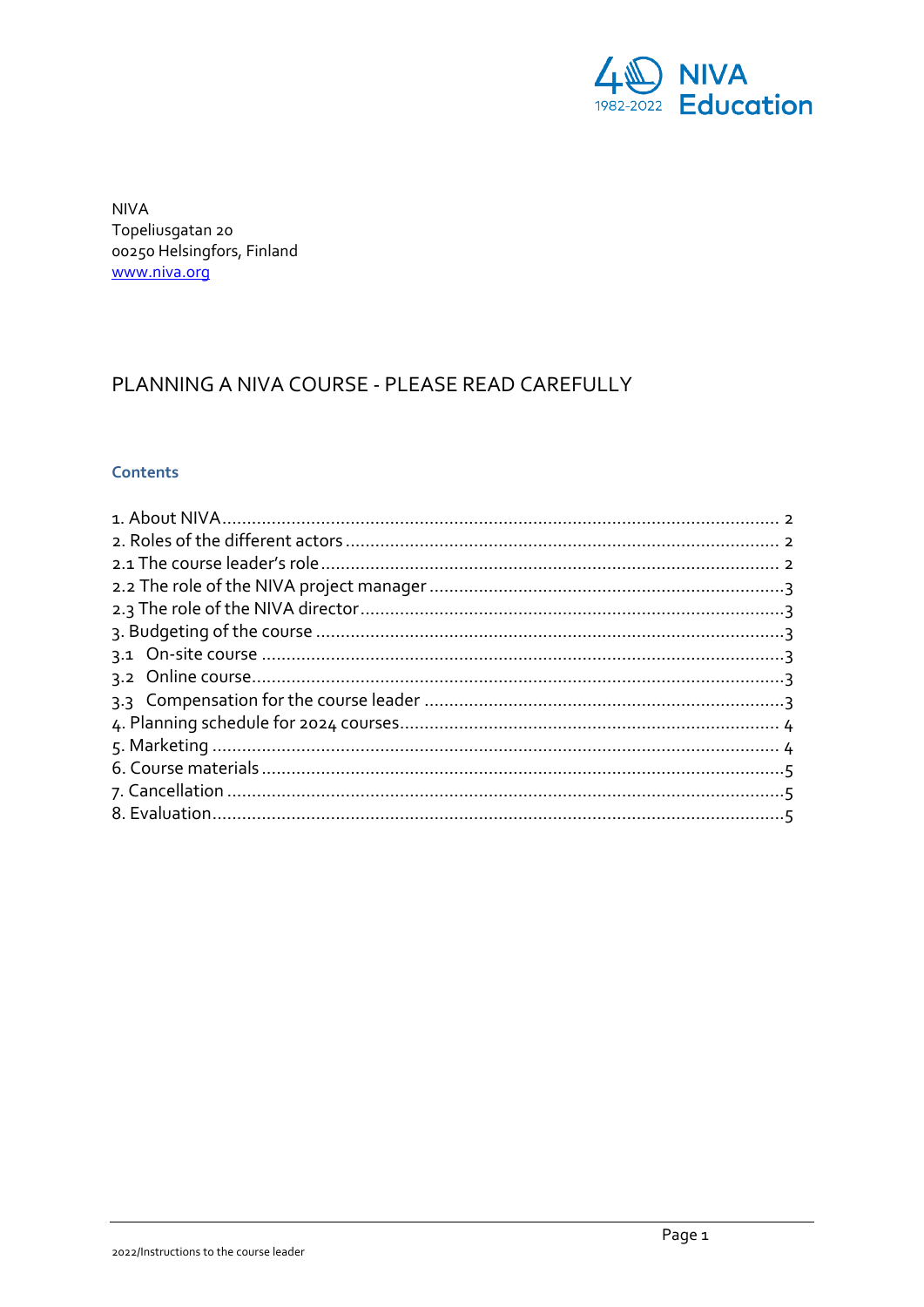

# <span id="page-1-0"></span>**1. About NIVA**

NIVA, The Nordic Institute for Advanced Training in Occupational Health, is an institute funded by the Nordic Council of Ministers, located in Helsinki. Educational activities have been arranged since 1982.

The main task of NIVA is to provide training activities on occupational health and safety for experts and researchers in the fields of occupational health and safety. One of the tasks is to build up Nordic as well as international networks among researchers, practitioners and trainers in the field of working life and environment.

# <span id="page-1-1"></span>**2. Roles of the different actors**

#### <span id="page-1-2"></span>**2.1 The course leader's role**

The course leader´s most important tasks are:

- To take responsibility of the academic curriculum of the course and invite lecturers
- To take responsibility of the planning and marketing of the course together with the NIVA project manager
- To follow up the budget limits for the course together with the NIVA project manager
- To submit a course leader presentation and a popular science article on the course topic to NIVA for marketing purposes

At first hand, the responsibility of the course leader is to plan the academic curriculum of the course. This includes establishing contact with the potential lecturers, key-note speakers and others.

The course leader is expected to build up a Nordic network of prominent experts in the field of the course. The course leader contacts the lecturers he/she wants to invite. The standard number of lecturers for a 3-day course is 6-8 persons (from at least two Nordic countries and preferably lecturers of both genders) including the course leader. For budgetary reasons this should not be exceeded without consulting the NIVA project manager.

The preliminary course program should be ready at the latest 6 months prior to the event. The earlier the program is ready the better are the marketing opportunities.

The course leader is responsible for the planning and management of a NIVA course together with the NIVA project management. It should also be noted that due to financial restraints, not all the lecturers can be offered full board for the duration of the on site course. It is also advised that should one lecturer have several lectures; these are scheduled close to each other.

Please prioritize Nordic experts, then European and if needed one lecturer from outside Europe.

The course leader is expected to be present during the entire course in order to engage and stimulate interaction and discussion between the lecturers and participants. His/her role is also to keep the schedule and to act 'chair' of the sessions.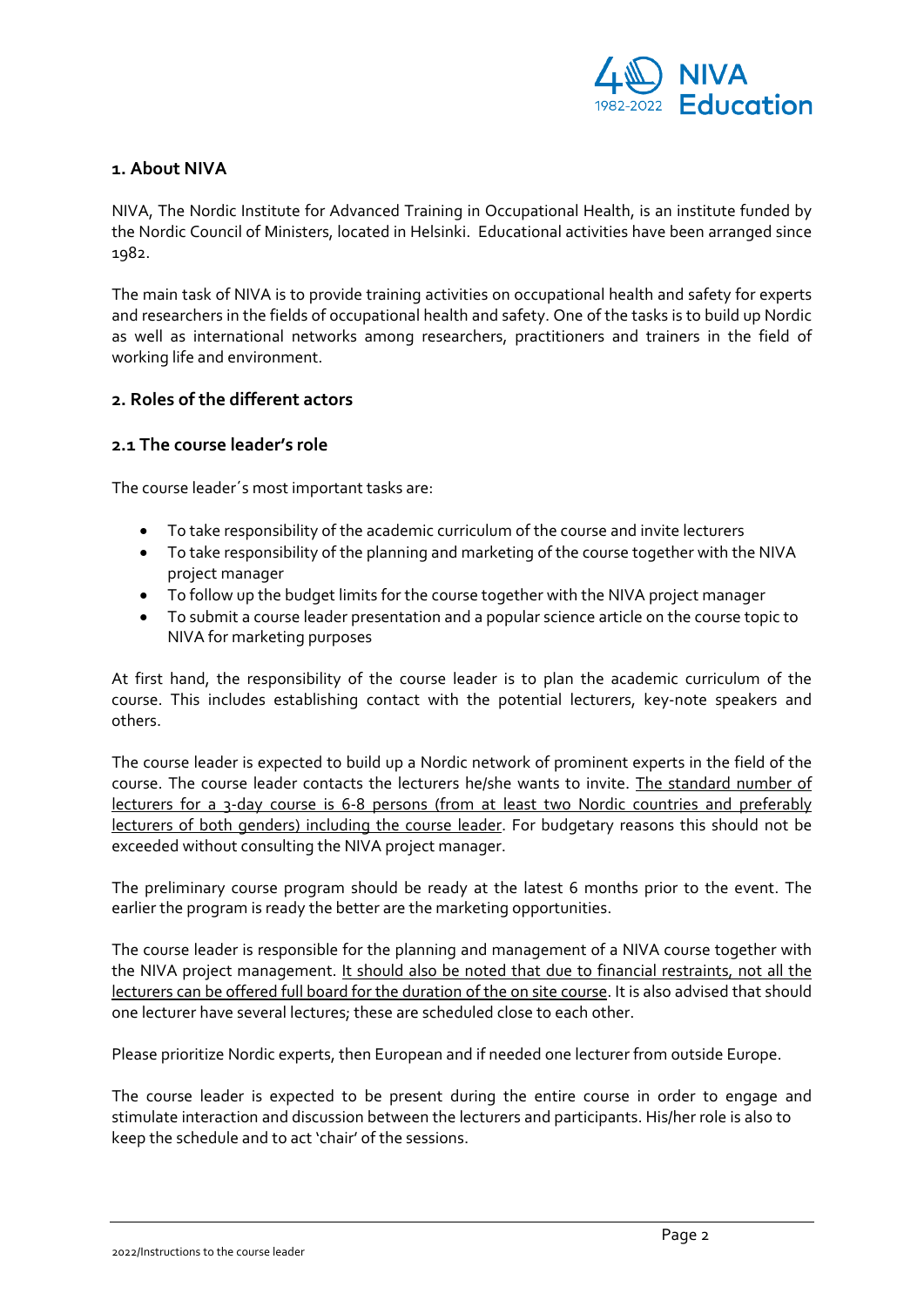

The planning of a course is a long procedure lasting about one year. You will be assisted in this by the NIVA project manager. The director of NIVA can also be consulted on all matters.

# <span id="page-2-0"></span>**2.2 The role of the NIVA project manager**

The project manager is in charge of the course budget. In addition, she/he takes care of the general correspondence with the lecturers and participants. The project manager is also responsible for the practical arrangements of the course, this includes booking the venue, the possible accommodation for the course leader and lecturers and the social program (on site course).

# <span id="page-2-1"></span>**2.3 The role of the NIVA director**

The director of NIVA is ultimately responsible for all NIVA courses. Her/his role is to make sure that the planned course meets all the requirements set by the NIVA board and the Nordic Council of Ministers. The central requirements for a course are:

- adequate number of participants
- appropriate Nordic representation (within both lecturing staff and participants)
- keeping within the budgetary framework

# <span id="page-2-2"></span>**3. Budgeting of the course**

When planning your course, please follow up the budget limits for the course together with the NIVA project manager.

# <span id="page-2-3"></span>**3.1 On-site course**

You have to take into consideration the travelling expenses and accommodation which are the major costs of the budget.

As a rule, NIVA pays for the following for the lecturers:

- travel (economy)
- full board for 1-2 nights; this can, if necessary, be extended to additional nights (subject to prior approval)
- participation in the social program
- € 150 /45min lecture fee (minus tax)

# <span id="page-2-4"></span>**3.2 Online course**

As a rule, NIVA pays for the following for the lecturers:

- € 150 / 45min lecture fee (minus tax)
- $\bullet$   $\in$  150 / 45 min facilitator fee (minus tax)

# <span id="page-2-5"></span>**3.3 Compensation for the course leader**

As a course leader you receive a course leader fee of  $\epsilon$  3000, lecture fee ( $\epsilon$  150 / 45 min) and compensation of expenses. There will be a prior agreement between you and NIVA that states compensation that will be paid to either you or your institute (department) compensating the time you have used for planning and leading the course (course leader fee). Please check the compensation policy with your employer. Please note, that this sum will be paid in full only if the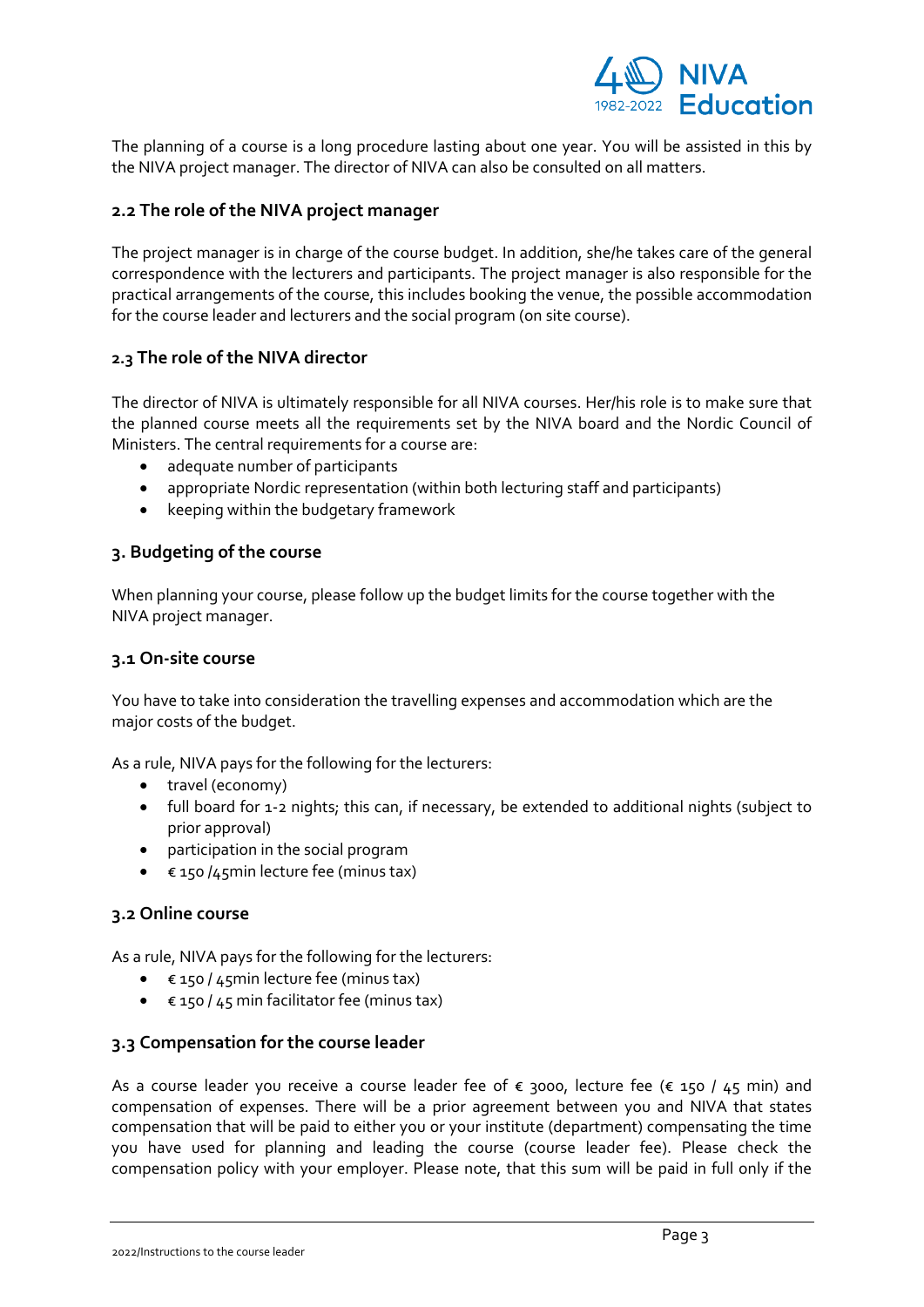

course budget has not been exceeded. Otherwise, the compensation will be determined according to the final budget and total costs of the course. If there are two or more course leaders the compensation is divided according to agreement between course leaders.

### <span id="page-3-0"></span>**4. Planning schedule for 2024 courses**

#### *Late spring 2023*

NIVA will contact you and ask you to give a description of your course for the NIVA web pages. The course proposal form that you have already filled in when applying for the course will probably provide most of the key information needed at this stage.

The project manager will clarify some practical matters with you and kick off the organisation of the course: booking the course venue and accommodation (on site course), general correspondence with the lecturers and participants and marketing are all the project manager's line of work (on site and online course).

#### *Course venue – on site course*

The choice of the course venue involves consideration of many aspects – the accessibility of the venue, the price, the quality of the facilities, sustainability and the general image. As a rule of thumb, NIVA uses easily accessible venues in the Nordic capitals.

### <span id="page-3-1"></span>**5. Marketing**

- **Course planning and electronic marketing**
	- o *In September 2023 and until the event,* course planning will continue and electronic marketing will kick in properly. Marketing of the event is a continuous process, and we aim to remind potential participants of the event a few times before the deadline for registration.

#### • **Definition of target groups and relevant networks**

- o You are thus encouraged to actively include a marketing perspective into the planning of the course at the earliest possible stage. **The more clearly the target groups are defined early on, the better the success of the course.** The cooperation between NIVA, the course leader and lecturers, is essential when marketing a course. Relevant networks are often most accessible through the course leader and the lecturers and we encourage you to spread the information in your networks. The earlier the marketing of the course can be started, the better results can be expected in attracting a sufficient number of participants to the course.
- o We kindly ask you to think of all relevant networks and events in which our course could be marketed. We are glad to do the bulk of the marketing for you, but you are the expert who knows the field and the networks that are most likely to be fruitful!
- **Course leader presentation** 
	- o The course leaders will be asked to write a short course leader presentation of themselves as a part of the marketing activities for the course. The presentation will be published on the NIVA web page and used in Facebook marketing, on Twitter, on LinkedIn and in our electronic newsletters.